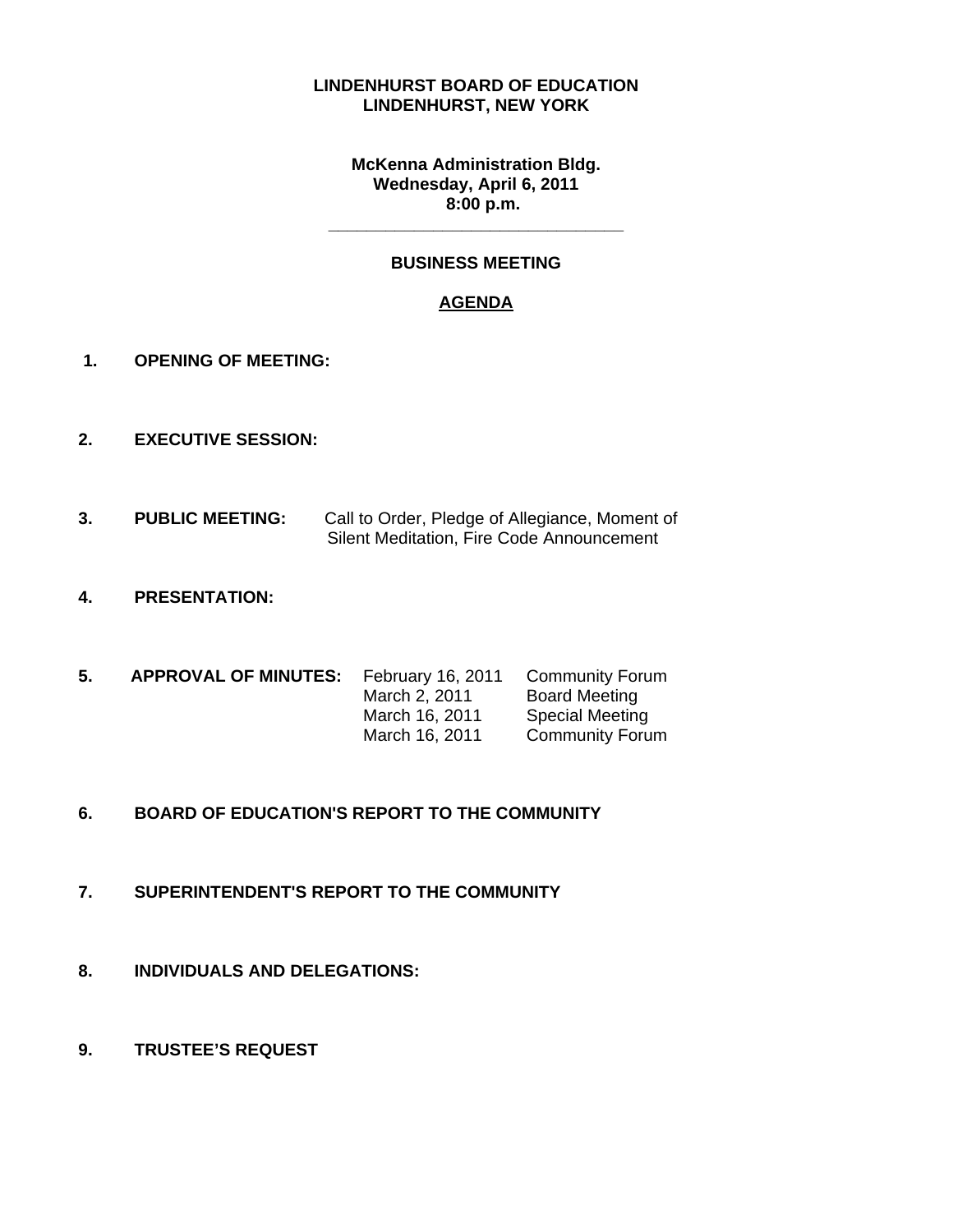### **10. SUPERINTENDENT'S RECOMMENDATIONS**

#### **a. Recommendation: FIELD TRIPS**

 Recommended Action: Upon a motion made by \_\_\_\_\_\_\_\_\_\_\_\_\_\_\_\_\_\_\_, Seconded by \_\_\_\_\_\_\_\_\_\_\_\_\_\_\_\_\_, the following resolution is offered:

 RESOLVED that the Board of Education, upon the recommendation of the Superintendent, Approves the following field trip(s):

#### **High School**

|             | Friday                    | April 8, 2011                |            | Approximately 20 Art students will travel to NYC to<br>visit the Museum of Comic and Cartoon Art.<br>Transportation will be via railroad.                                                                                  |  |  |  |
|-------------|---------------------------|------------------------------|------------|----------------------------------------------------------------------------------------------------------------------------------------------------------------------------------------------------------------------------|--|--|--|
|             | Fri-Sun                   | April 8-10, 2011             |            | Nine ALC Outdoors Club students will travel to<br>Washington, DC. Transportation will be via LIRR<br>and Amtrak                                                                                                            |  |  |  |
|             | Friday                    | April 29, 2011               |            | Approximately 27 Business Students will travel to<br>NYC to Macy's Herald Square to explore the roles<br>of the department store, display, demographics,<br>price, promotion, etc. Transportation will be via<br>railroad. |  |  |  |
|             | Saturday                  | May 21, 2011                 |            | Approximately 71 JROTC students will travel to<br>Triangle, Virginia to visit the National Museum of the<br>Marine Corps. Students will be transported via bus.                                                            |  |  |  |
|             | <b>Daniel Street</b>      |                              |            |                                                                                                                                                                                                                            |  |  |  |
|             | Monday<br>Tuesday         | June 6, 2011<br>June 7, 2011 |            | Fifth Grade Students will travel to the Captree Boat<br>Basin to study native marine life. They will catch and<br>study plankton. Students will be transported via bus.                                                    |  |  |  |
|             | Tuesday                   | June 14, 2011                |            | 104 Fifth Grade Students will travel to Atlantic<br>Marine World in Riverhead to explore the marine life<br>of Long Island. Students will be transported via bus.                                                          |  |  |  |
| E. W. Bower |                           |                              |            |                                                                                                                                                                                                                            |  |  |  |
|             | Wednesday<br>June 8, 2011 |                              |            | Approximately 68 Fourth Grade Students will travel<br>to the Bronx Zoo to interact with animals in their<br>natural settings. Students will be transported via<br>bus.                                                     |  |  |  |
|             | Note: See enclosed.       |                              |            |                                                                                                                                                                                                                            |  |  |  |
|             | Vote on the motion:       |                              | Yes:       |                                                                                                                                                                                                                            |  |  |  |
|             |                           |                              | No:        |                                                                                                                                                                                                                            |  |  |  |
|             |                           |                              | Abstained: |                                                                                                                                                                                                                            |  |  |  |
|             |                           |                              |            |                                                                                                                                                                                                                            |  |  |  |

Motion carried/defeated.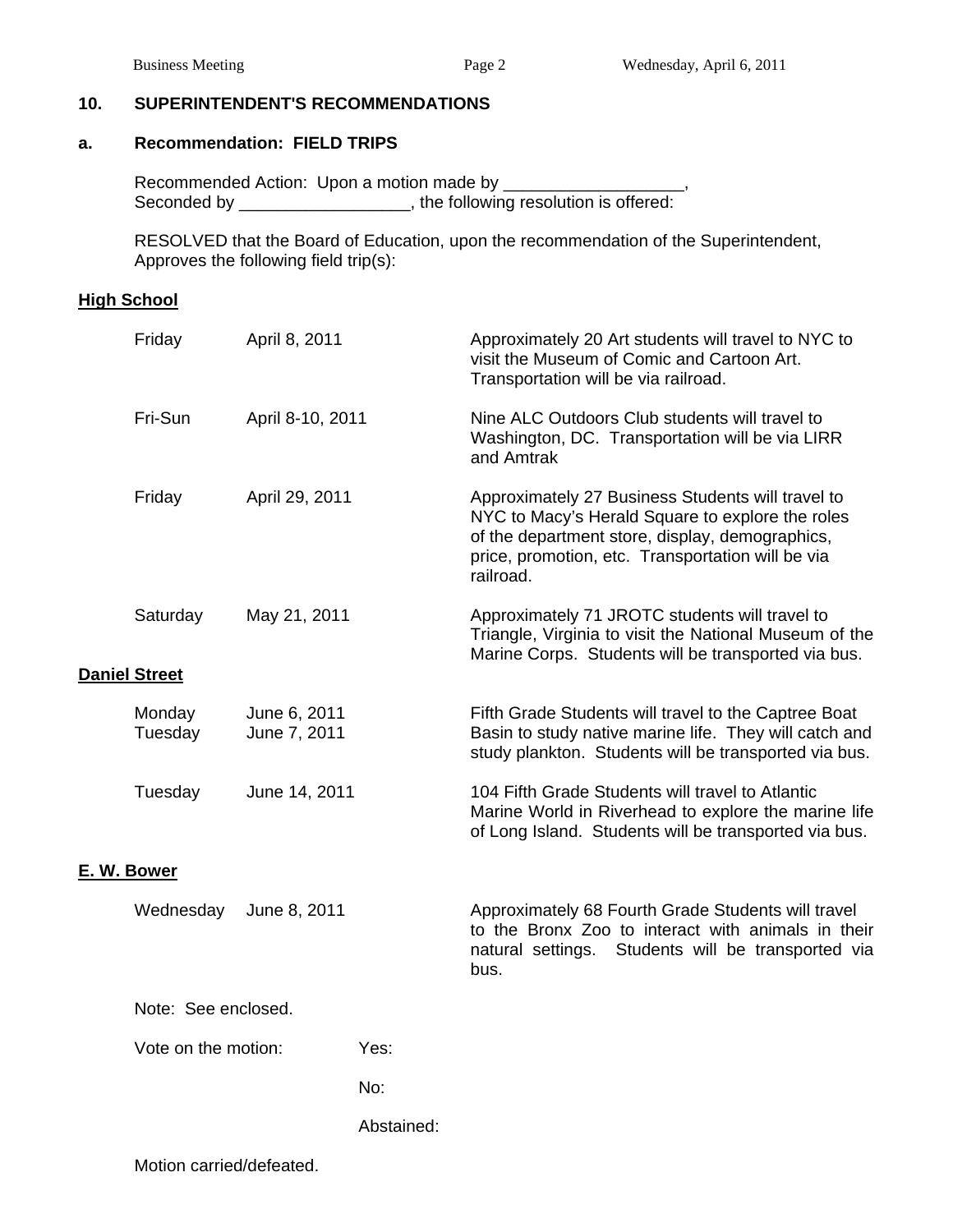# **b. Recommendation: BOCES COOPERATIVE BIDDING PROGRAM**

 Recommended Action: Upon a motion made by \_\_\_\_\_\_\_\_\_\_\_\_\_\_\_\_\_\_\_, Seconded by the following resolution is offered:

RESOLVED that the Board of Education, upon the recommendation of the Superintendent, authorizes the Board President to enter into an agreement with Western Suffolk BOCES for the Lindenhurst UFSD to participate in Joint Municipal Cooperative Bidding, as per the attached.

Note: See enclosed

Vote on the motion: Yes:

No:

Abstained:

Motion carried/defeated.

## **c. Recommendation: BUDGET TRANSFERS**

 Recommended Action: Upon a motion made by \_\_\_\_\_\_\_\_\_\_\_\_\_\_\_\_\_\_\_, Seconded by \_\_\_\_\_\_\_\_\_\_\_\_\_\_\_\_\_\_, the following resolution is offered:

 RESOLVED that the Board of Education, upon the recommendation of the Superintendent, approves the attached budget transfers over \$5,000.00.

Note: See enclosed.

Vote on the motion: Yes:

No:

Abstained:

Motion carried/defeated.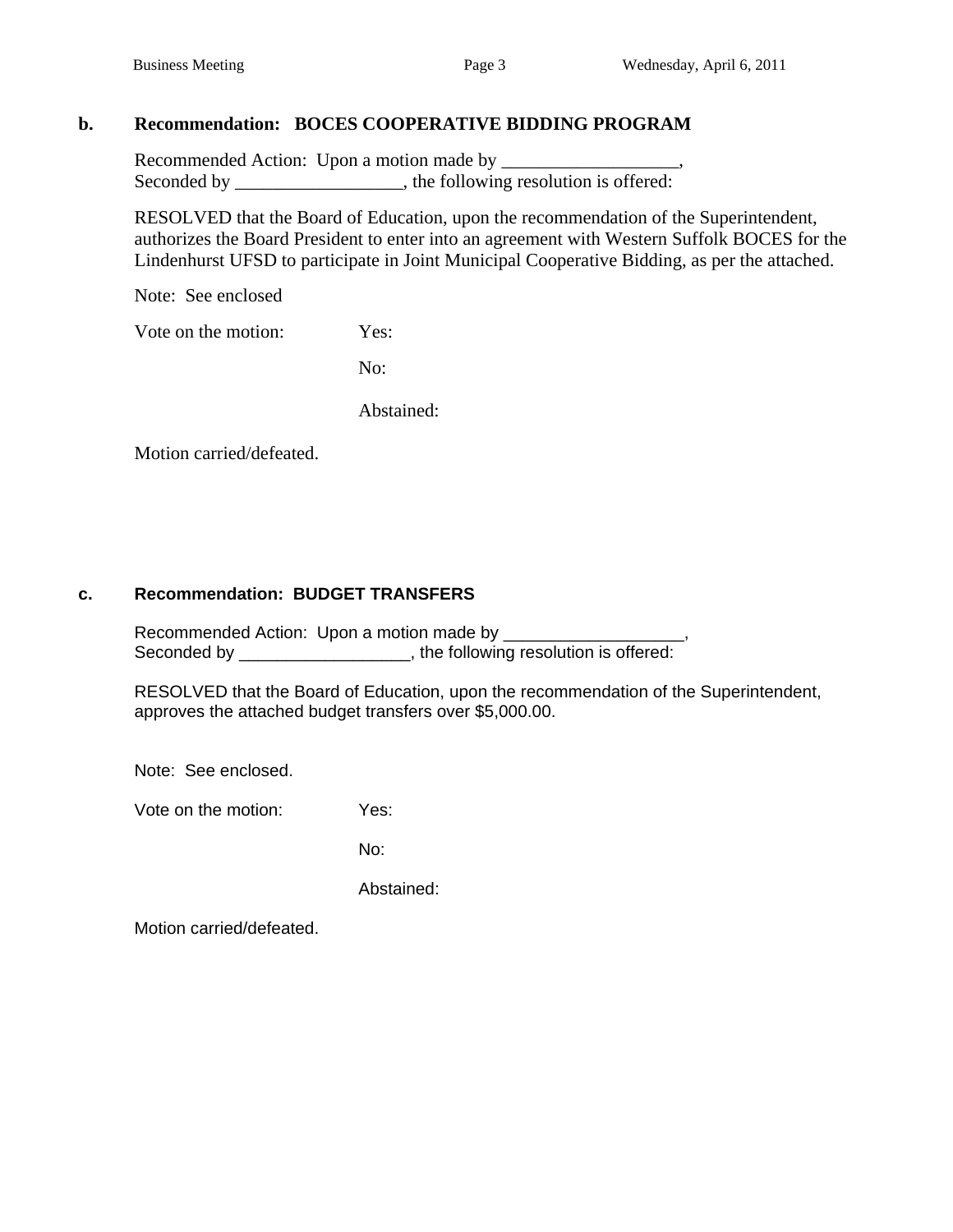#### **d. Recommendation: OBSOLETE EQUIPMENT**

Recommended Action: Upon a motion made by \_\_\_\_\_\_\_\_\_\_\_\_\_\_\_\_\_\_\_, seconded by \_\_\_\_\_\_\_\_\_\_\_\_\_\_\_\_\_\_\_, the following resolution is offered:

 RESOLVED that the Board of Education, upon the recommendation of the Superintendent approves the disposal of the following items:

| <b>WEST GATES -</b> | 1 Scanjet HP Scanner G3010 No Lind #              |
|---------------------|---------------------------------------------------|
| ADMIN. -            | 1 Time Recorder 175 Acroprint Lind # 103000       |
| <b>HARDING -</b>    | 1 Panasonic Omni VHS Video Recorder Lind # 104948 |
| <b>RALL -</b>       | 20 Virco Classroom Chairs No Lind #               |
|                     |                                                   |

Note: See enclosed

Vote on the motion: Yes:

No:

Abstained:

Motion carried/defeated

## **e. Recommendation: PROPOSED CALENDAR 2011-12**

Recommended Action: Upon a motion made by \_\_\_\_\_\_\_\_\_\_\_\_\_\_\_\_\_\_\_\_\_\_\_\_\_\_\_, seconded by **\_\_\_\_\_\_\_\_\_\_\_\_\_\_\_\_\_\_\_\_\_\_\_\_\_\_**, the following resolution is offered:

RESOLVED that the Board of Education, upon the recommendation of the Superintendent, approves the enclosed school calendar for the 2010-2011 school year.

Note: See enclosed.

Vote on the motion: Yes:

No:

Abstained:

Motion carried/defeated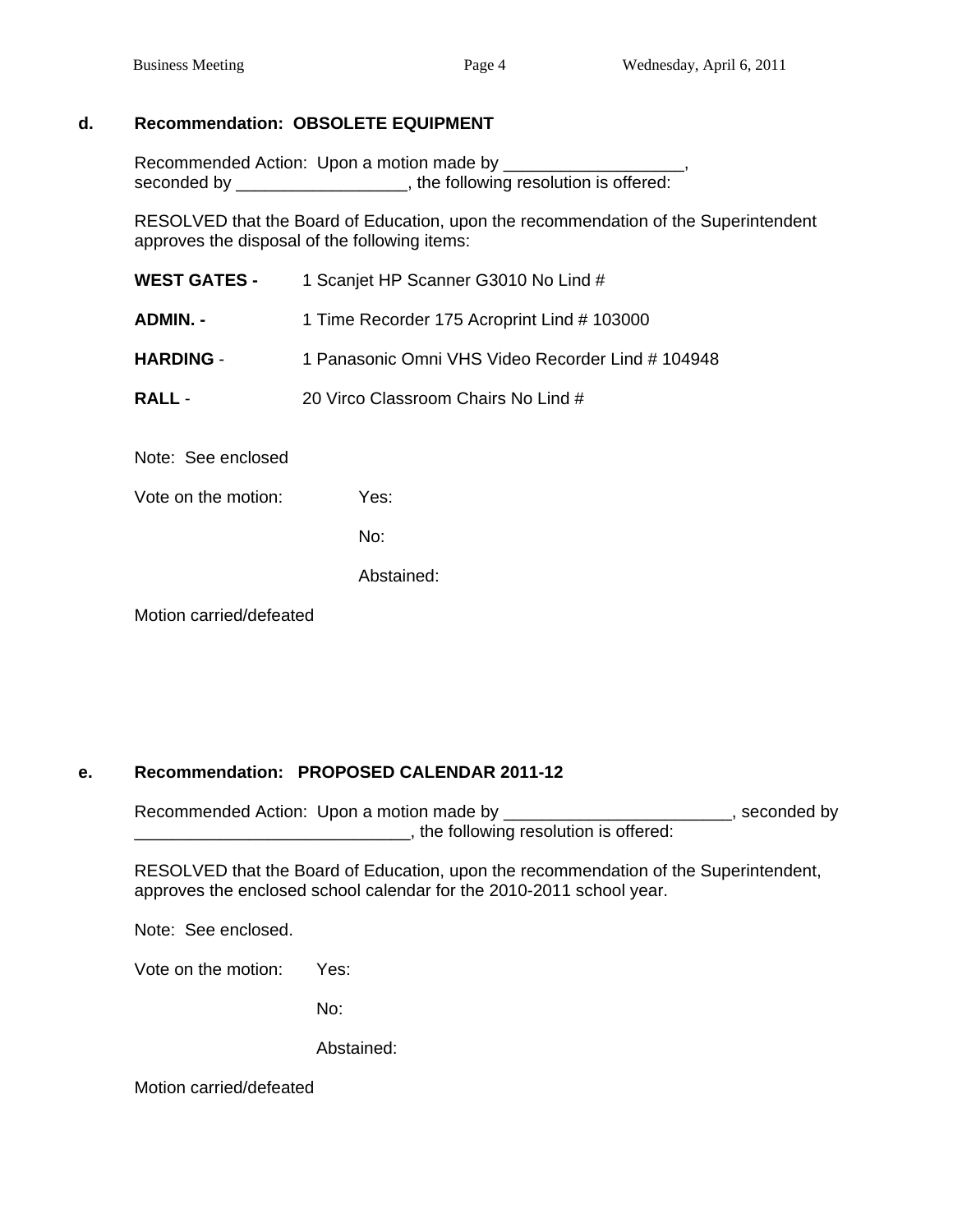## **f. Recommendation: SCOPE KELLUM RENTAL**

Recommended Action: Upon a motion made by \_\_\_\_\_\_\_\_\_\_\_\_\_\_\_\_\_\_\_\_\_\_\_\_\_\_\_\_, seconded by \_\_\_\_\_\_\_\_\_\_\_\_\_\_\_\_\_\_\_\_\_\_\_\_, the following resolution is offered:

 RESOLVED that the Board of Education, upon the recommendation of the Superintendent authorizes the Board President to extend the current lease with SCOPE educational Services for the 2011-12 school year for the rental of four (4) classrooms for an annual fee of \$12,000.00, payable in equal monthly installments.

Note: See enclosed

Vote on the motion: Yes:

no: a contracto de la provincia de la provincia de la provincia de la provincia de la provincia de la provinci

Abstained:

Motion carried/defeated

## **g. Recommendations: RISK ASSESSMENT UPDATE REPORT**

Recommended Action: Upon a motion by \_\_\_\_\_\_\_\_\_\_\_\_\_\_\_\_\_\_\_\_\_\_\_\_\_\_\_\_\_\_, seconded by \_\_\_\_\_\_\_\_\_\_\_\_\_\_\_\_\_\_\_\_\_\_\_\_\_\_\_\_, the following resolution is offered:

 RESOLVED that the Board of Education, upon the recommendation of the Superintendent, accepts the Risk Assessment Update Report, prepared by Cullen & Danowski, LLP as required by Chapter 263 of the Laws of New York, 2005.

Vote on the motion: Yes:

no: a contracto de la provincia de la provincia de la provincia de la provincia de la provincia de la provinci

Abstained:

Motion carried/defeated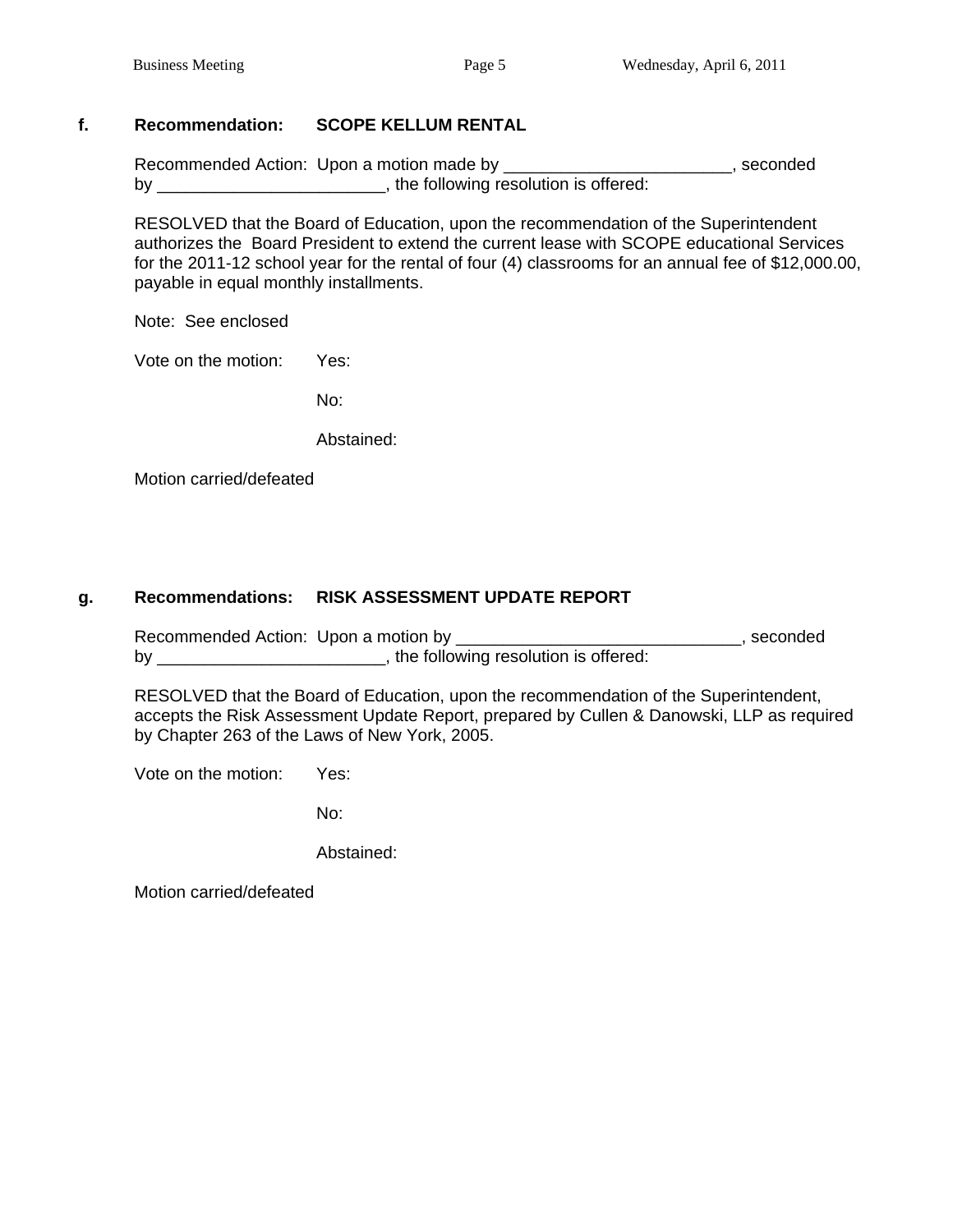# **11. SCHEDULES**

| Schedule | $A-1$  | No. 11    | Personnel, Instructional - Resignations &<br><b>Terminations</b>                |
|----------|--------|-----------|---------------------------------------------------------------------------------|
| Schedule | $A-1$  | No. 14-S  | <b>Athletic Supervision</b>                                                     |
| Schedule | $A-3$  | No. 52    | Personnel, Instructional Appointments                                           |
| Schedule | $AS-1$ | No. 11    | Substitute Personnel, Instructional -<br><b>Resignations &amp; Terminations</b> |
| Schedule | $AS-3$ | No. 16    | <b>Substitute Personnel Appointments</b>                                        |
| Schedule | $B-1$  | No. PT-10 | Non-instructional Personnel - Resignations<br>Or Terminations                   |
| Schedule | $B-2$  | No. PT-8  | Non-instructional Personnel -<br>Leave of Absence                               |
| Schedule | $B-3$  | No. 14    | Non-instructional Personnel Appointments                                        |
| Schedule | $B-3$  | No. S-13  | Non-instructional Appointments -<br><b>Substitute Personnel</b>                 |
| Schedule | D      | No. 28    | <b>Pupil Personnel Services</b>                                                 |
| Schedule | G      | No. 7     | <b>Approval of Bids</b>                                                         |
| Schedule | OA/C   | No. 23    | <b>Outside Agencies/Consultants</b>                                             |
| Schedule | OA/C   | No. 24    | <b>Outside Agencies/Consultants</b>                                             |